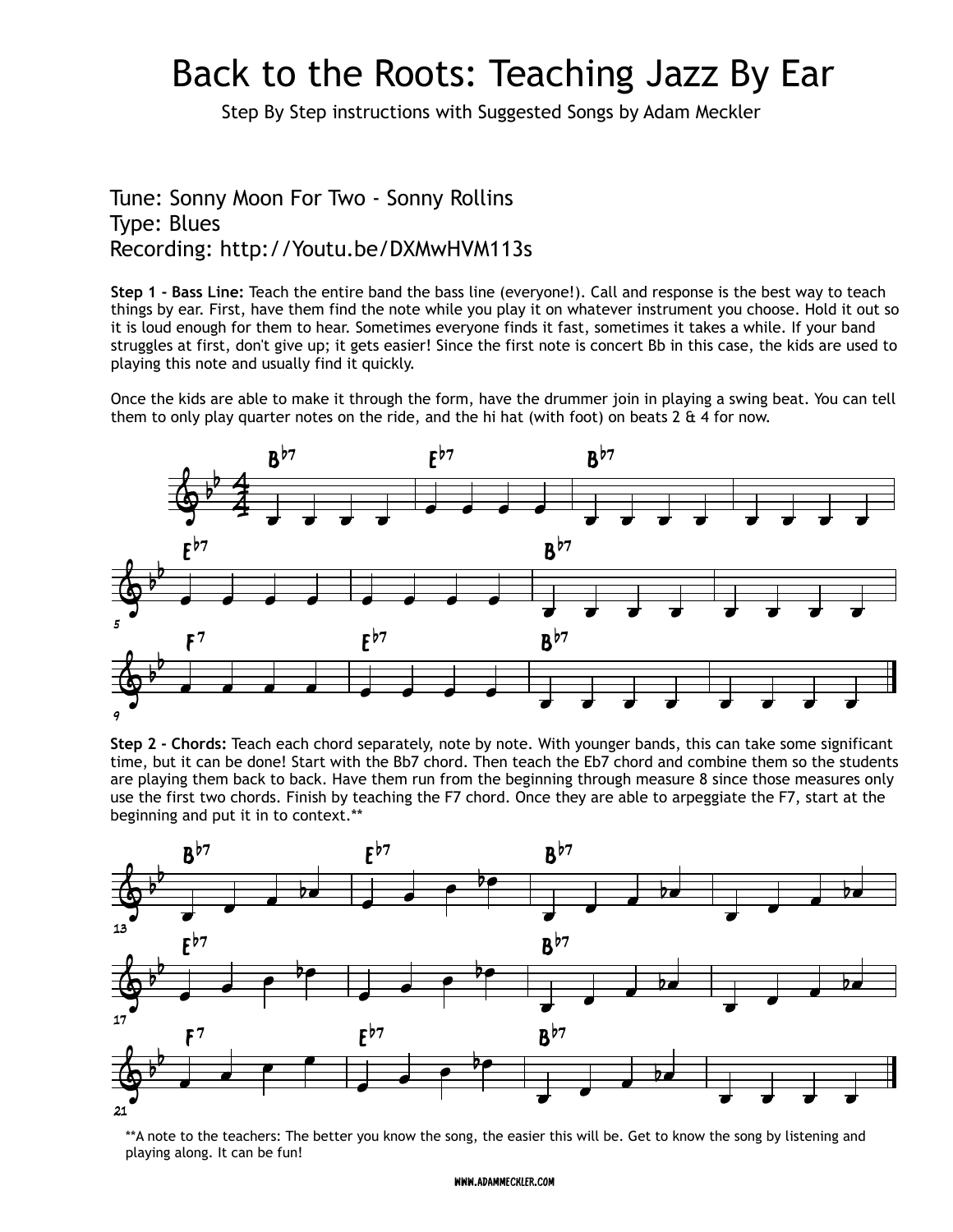**Step 3 - Rhythm Section:** Your rhythm section players have all learned their parts by this time. Take a second to run the song with each rhythm section player playing his/her part together. Your bass player can play the bass line the entire band learned in step 1. If your bass player is a little more advanced and can play the arpeggiated chords from step 2 instead, that is another option.\*\* The chordal instruments (piano/guitar/vibes) can build their chords off of the arpeggiated chords learned in Step 2. Encourage the students to mess around with rearranging the pitches so they sound interesting. Creativity in this matter is greatly encouraged.

**Step 4 - Melody:** Teach the entire band the melody. Eventually, only the horns will play the melody if you're dealing with a jazz combo or a big band with horns but it's important for everyone to learn it. Sonny Moon for Two is great because it is the same four bar riff repeated three times over 12 bars. Teach the melody note by note. Have them find the first note, then be more rhythmic in your approach. Play the first two pitches and have them respond with the same notes. If they can't find the second pitch right away, repeat it until the majority of the band has it. It's important to keep trucking, even if not every single student is getting it. I usually say something like "if we're losing you a little bit, take a second and ask a player nearby to help you with the notes" and give them 15 seconds to talk. This is really great because it empowers the students who've caught on quickly and encourages them to take on leadership roles.



**Step 5 - Extra Stuff:** At this point, your band can play an entire tune by ear! Talk over the form with the kids and try running the song from start to finish. Usually, the form consists of the head (the melody), solos, and the head again. Encourage the students to improvise using the notes of the melody. This is a streamlined way of teaching them which notes to play when improvising because they already know the pitches, and the melody outlines the Bb minor pentatonic scale.

**Backgrounds:** One of the extras you can add are backgrounds during the solos. While one of your students is improvising, sing a simple rhythmic figure to one of your sections. Then have them play that rhythmic figure as a background behind the soloist. Tell them to choose any note in the melody, but to play the exact rhythmic figure you're singing. You can also sing a simple repetitive two-bar phrase to a different section, and have them layer in. That way you've got a rhythmic background in one section, a more melodic background in another, and a soloist! Come up with an easy two-bar blues lick before rehearsal so you don't have to think of something on the fly. Or, just think of something on the fly!

Jazz Band rehearsals at the Middle and High School levels are often extra curricular. Most of the time bands meet before school, for somewhere between 35 and 50 minutes. If this is the first time any of your students have tried to learn something by ear, this process may take a couple of rehearsals to complete. Start simple, and work your way through the material slowly. Band directors are some of the most passionate and energetic people I have the pleasure of working with, but it is worth mentioning that keeping the energy high and the pace fast (even if you're doing many repetitions of the same thing) will help your students stay engaged with the task at hand.



\*\*Common "walking" bass lines aren't usually arpeggiations. They tend to be more stepwise in nature, especially for beginners. If you have some extra time with your bass player, teach them to play 1 - 2 - 3 - 5 over each chord (or starting on the 5 and going backward). So if the chord were Bb7, we would use notes from the Bb mixolydian scale (the major scale with a lowered 7th) and that would read as follows: Bb - C - D - F. Over Eb7 the notes would be Eb - F - G - Bb, and so on.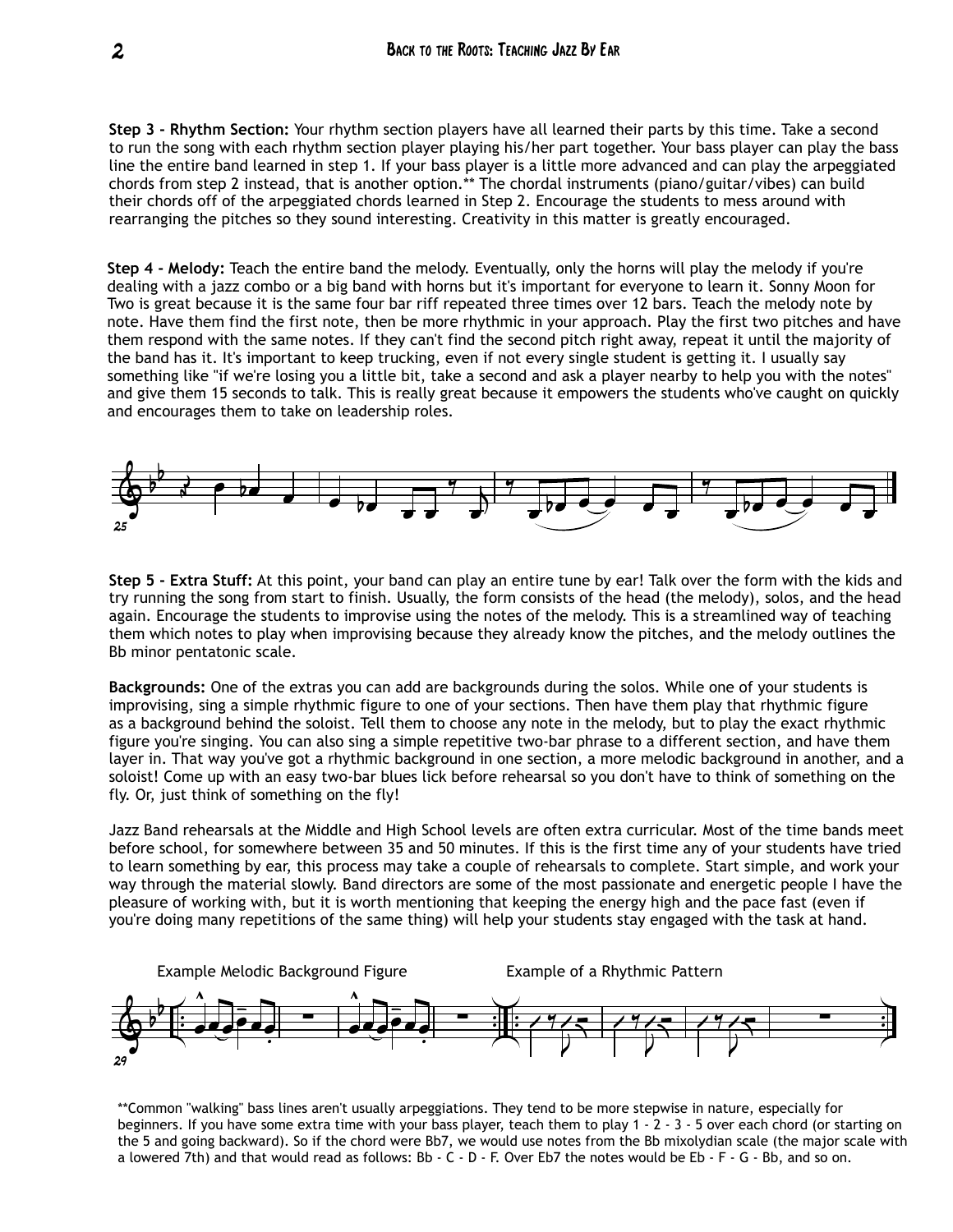## Tune: Equinox - John Coltrane Type: Minor Blues Recording: http://youtu.be/5m2HN2y0yV8 \*\*

**Step 1 - Bass Line:** Follow the steps the same way as listed for Sonny Moon For Two. Teach the bass line first, and have every member of the band learn it together. As you're piecing the bass line together, encourage the drummer to start to figure out what kind of groove would work well over this bass line. A simple swing beat works great, but some drummers like to get creative using mallets to create a darker, warmer sound/vibe for this song.



**Step 2 - Chords:** Teach each chord separately, note by note. When played together, these are the chords that can be played by piano/guitar/vibes players. Two-mallet vibes players should start by playing the 3rd and 7th of each chord (or the 2nd and fourth notes of each written chord below).



**Step 3 - Rhythm Section:** Your rhythm section players have all learned their parts by this time. Take a second to run the song with each rhythm section player playing his/her part together.

\*\*Note: John Coltrane's original recording was in C# minor not C minor, so your kids won't be able to play along to the recording on this one. It has been transposed to make it easier for younger students to learn. It is commonly performed in C minor by professionals as well.